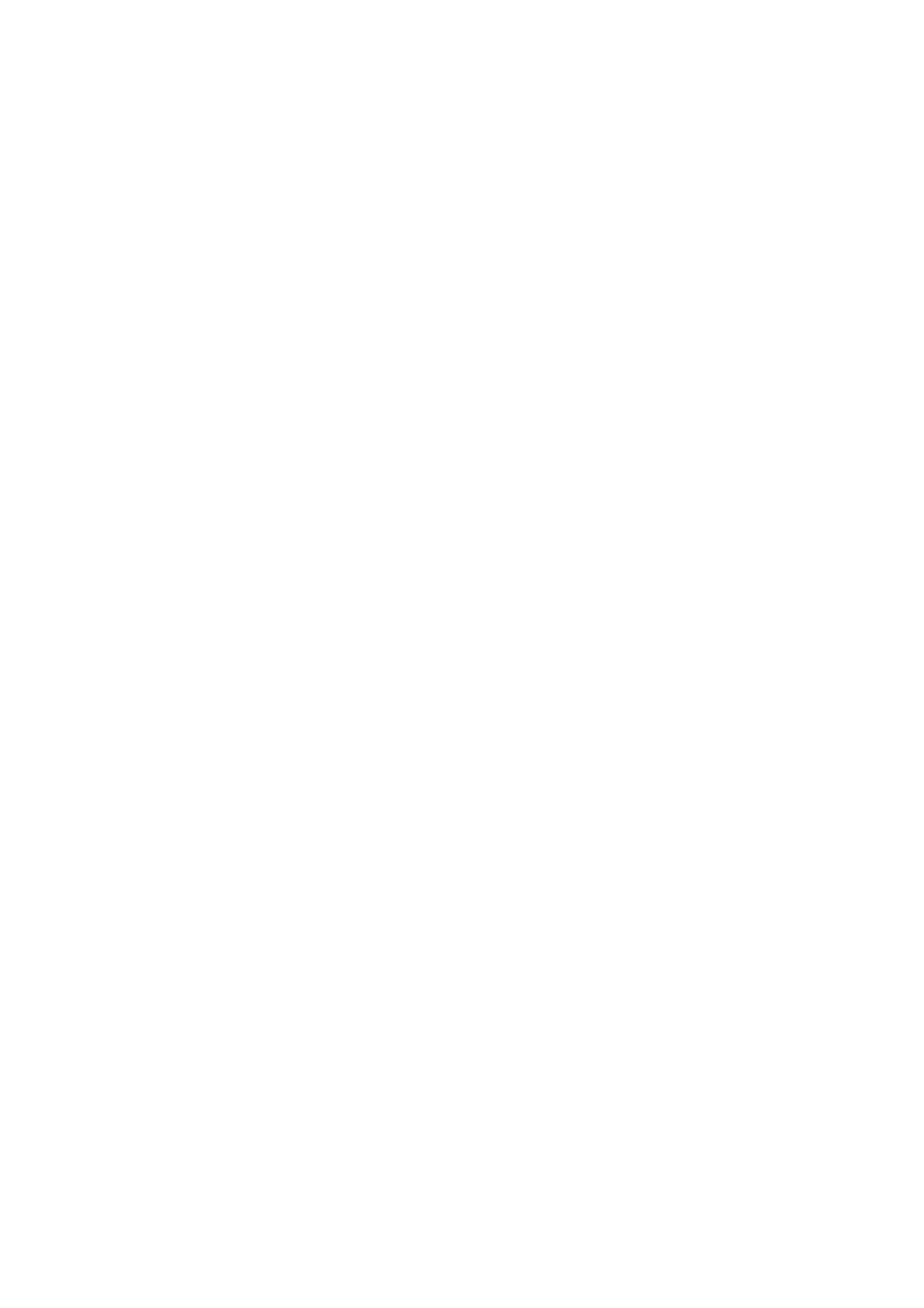

# **Pre-Enrolment Information and Student Handbook**

Thank you for your interest in studying with Performance Training Pty Limited. We look forward to helping you achieve your vocational goals and excellence in your chosen career.

This handbook will provide information that you need to know about studying with us. If you have any questions about the courses you are interested in or anything in this handbook, please contact us using the contact details below.

> Telephone: 07 5445 2435 Email: info@performancetraining.com.au www.performancetraining.com.au ABN: 36 010 231 302 RTO Code: 1718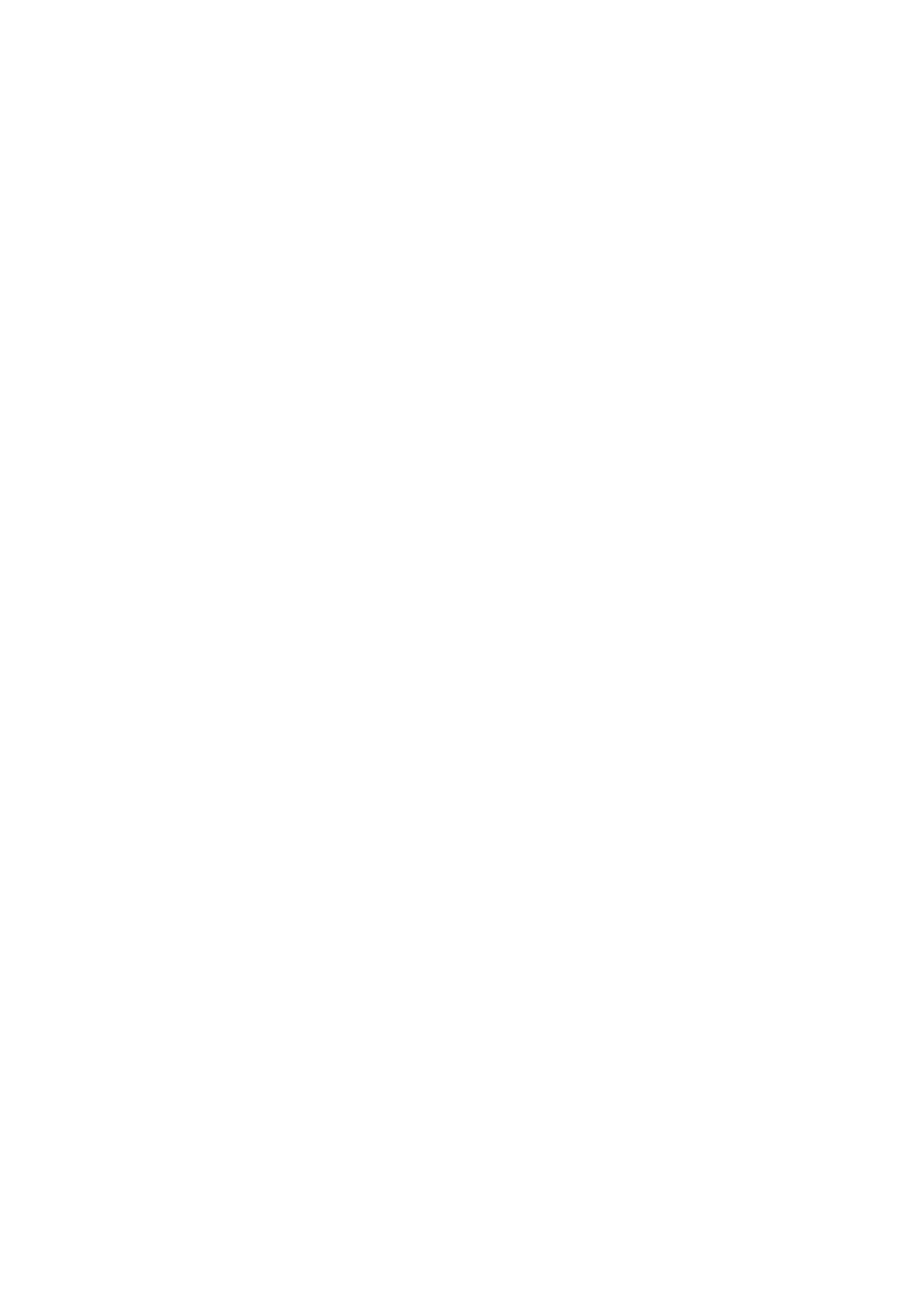

# **CONTENTS**

| 1                       |                                                                                 |  |  |  |
|-------------------------|---------------------------------------------------------------------------------|--|--|--|
| 1.1                     |                                                                                 |  |  |  |
| 1.2                     |                                                                                 |  |  |  |
| 1.3                     |                                                                                 |  |  |  |
| 1.4                     |                                                                                 |  |  |  |
| 1.5                     |                                                                                 |  |  |  |
| 1.6                     |                                                                                 |  |  |  |
| $\mathbf{2}$            |                                                                                 |  |  |  |
| 2.1                     |                                                                                 |  |  |  |
| 2.2                     |                                                                                 |  |  |  |
| 2.3                     |                                                                                 |  |  |  |
| 2.4                     |                                                                                 |  |  |  |
| 2.5                     |                                                                                 |  |  |  |
| 3                       |                                                                                 |  |  |  |
| 3.1                     |                                                                                 |  |  |  |
| $\overline{\mathbf{4}}$ |                                                                                 |  |  |  |
| 4.1                     |                                                                                 |  |  |  |
| 4.2                     |                                                                                 |  |  |  |
| 4.3                     |                                                                                 |  |  |  |
| 4.4                     |                                                                                 |  |  |  |
| 4.5                     |                                                                                 |  |  |  |
| 4.6                     |                                                                                 |  |  |  |
| 5                       |                                                                                 |  |  |  |
| 5.1                     |                                                                                 |  |  |  |
| 5.2                     |                                                                                 |  |  |  |
| 5.3                     |                                                                                 |  |  |  |
| 5.4                     |                                                                                 |  |  |  |
| 6                       |                                                                                 |  |  |  |
| 6.1                     |                                                                                 |  |  |  |
| 6.2                     |                                                                                 |  |  |  |
| 6.3                     |                                                                                 |  |  |  |
| 6.4                     |                                                                                 |  |  |  |
| $\overline{7}$          |                                                                                 |  |  |  |
| 7.1                     |                                                                                 |  |  |  |
| 7.2                     | Student Non-Compliance Resulting in Withdrawal, Suspension, or Cancellation  12 |  |  |  |
| 8                       |                                                                                 |  |  |  |
| 9                       |                                                                                 |  |  |  |
| 9.1                     |                                                                                 |  |  |  |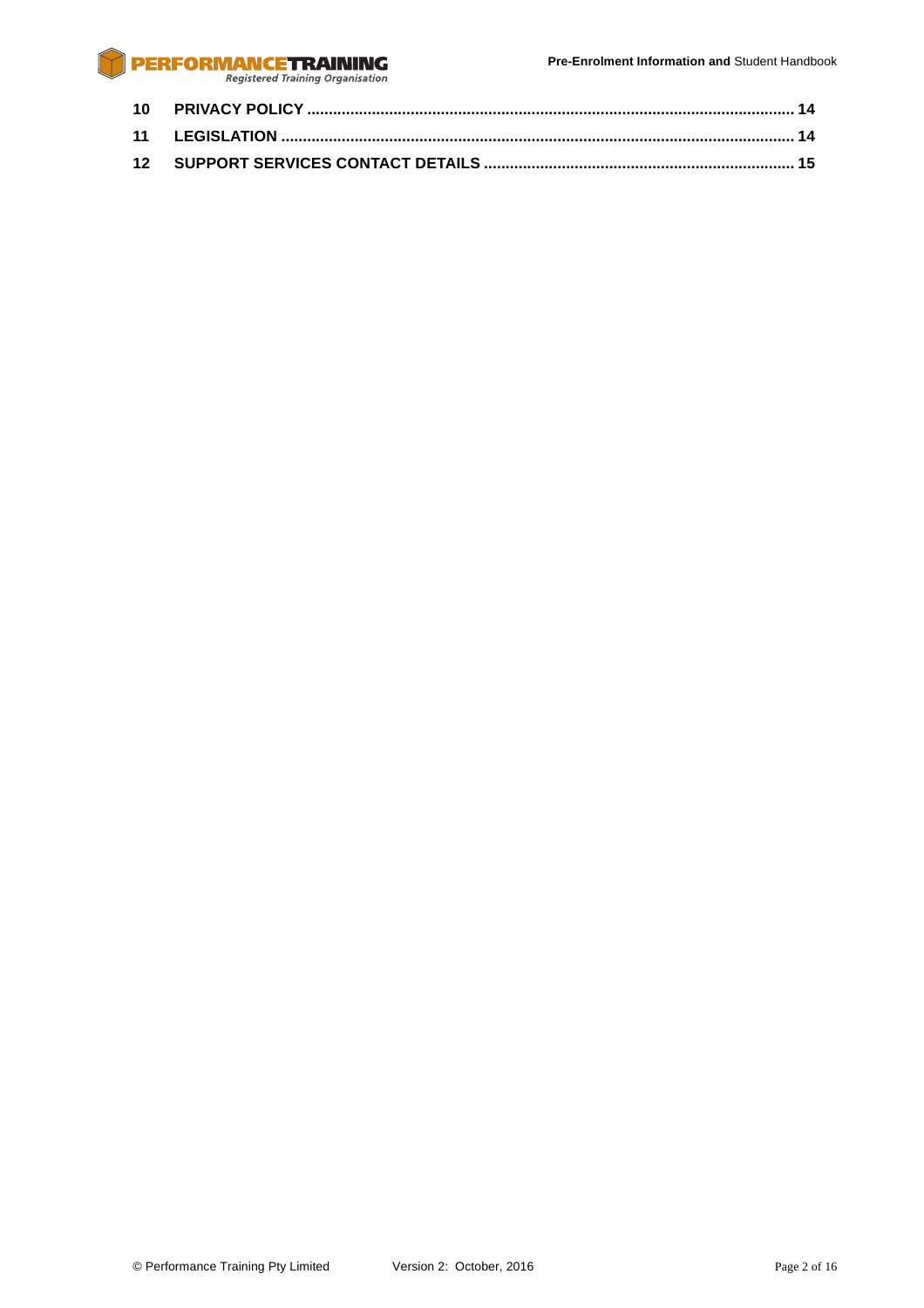# **Performance Training's Code Of Practice**

# **1.1 Introduction**

Performance Training Pty Limited (Performance Training) is a Registered Training Organisation (RTO) that works in collaboration with industry to provide accredited training for the qualifications listed on its Scope of Registration. (Qualifications can be viewed at: *https://training.gov.au/Organisation/Details/1718)*

Performance Training also provides non-accredited training and assessment services in response to the needs of individuals, or an organisation's training requirements. All training and assessment services are guided by the standards set out by the Vocational Education and Training (VET) Quality Framework. These standards provide the framework for Performance Training policies and operations.

# **1.2 About This Handbook**

This handbook provides reference to and guidance on vocational education and training policy and other information that impacts and supports students enrolling in Performance Training programs. Students are recommended to read this handbook prior to enrolment.

# **1.3 Educational Standards**

Students should expect quality training that leads to a qualification that improves their knowledge, skills and career prospects. Performance Training will maintain high standards when providing vocational education and training and client services. It has policies and management practices that support the success of students, and safeguard the interests of clients during marketing and delivery its services.

Performance Training has the capacity to provide adequate facilities and use appropriate methods and materials to support the delivery of its services. Performance Training's Code of Practice has been developed as part of its obligation to adhere to the NVR Standards for Registered Organisations.

# **1.4 Sanction**

Performance Training recognises that its RTO registration may be withdrawn if it does not adhere to the NVR Standards for Registered Training Organisations.

# **1.5 Quality Management Focus**

Performance Training is committed to providing a quality service with a focus on continuous improvement. To ensure the quality of its services, Performance Training has developed policies, procedures and guidelines founded on the standards set out by the VET Quality Framework. Student, tutor, and industry representative feedback regarding our services is always welcomed. From time to time students may be asked to participate in focus groups to discuss the quality of learning resources, assessment tasks, and other matters pertaining to their experience with Performance Training. Students may also be contacted by State or Commonwealth agencies for an interview as part of an audit or investigation.

# **1.6 Marketing and Advertising**

Performance Training will market its training products with integrity, accuracy and professionalism, avoiding vague and ambiguous statements. The information provided to clients will have no false or misleading comparisons with other providers or courses. Performance Training's marketing strategies will not contravene legislation.

# **1.7 Guarantee**

Performance Training will honour all guarantees outlined in our Code of Practice.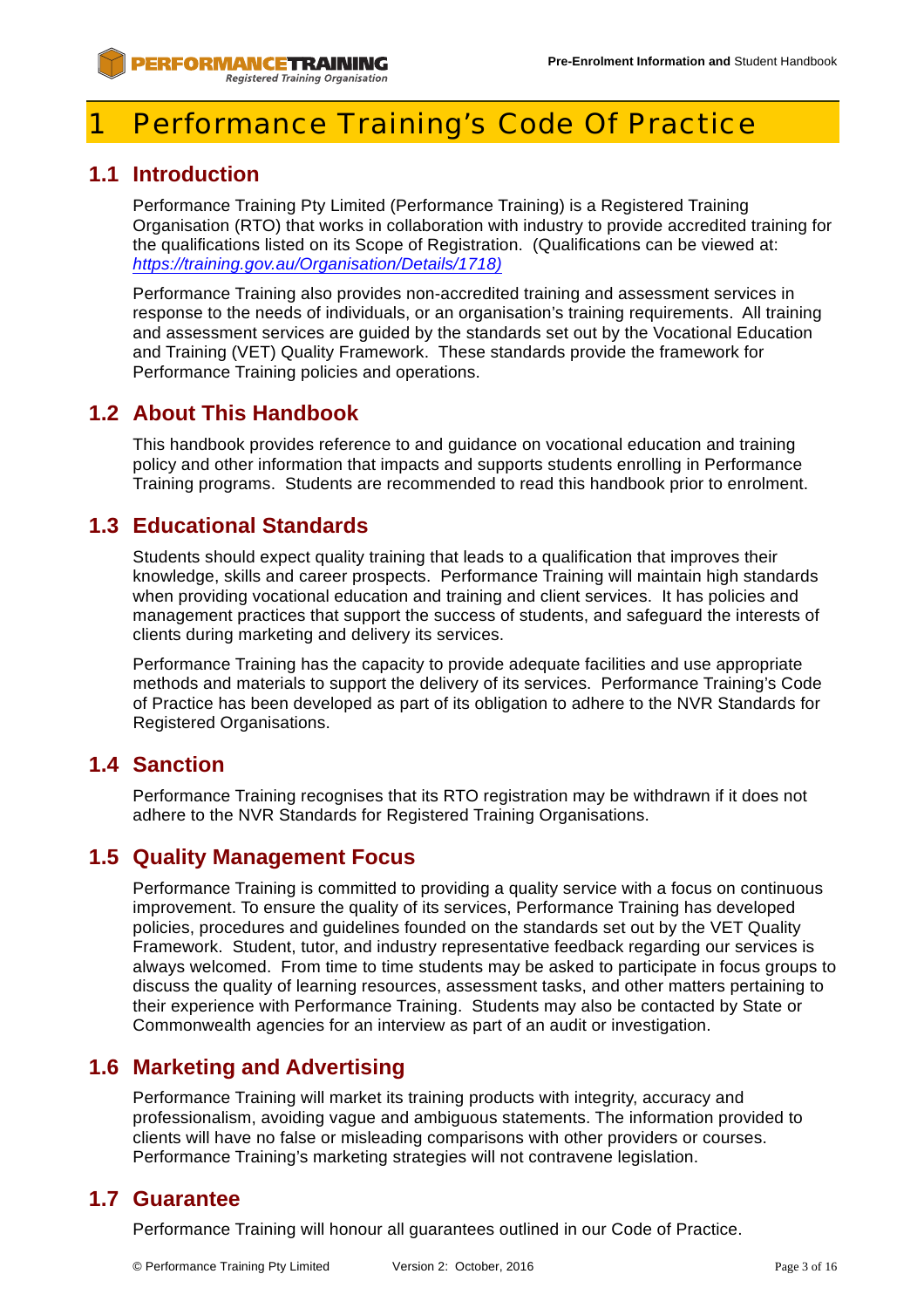# Admissions/Fnrolment

# **2.1 Student Selection and Recruitment**

Recruitment will be responsible, ethical and consistent with any training package requirements. Performance Training is committed to non-discrimination in any form and at all times complies with equal opportunity and anti-discrimination legislation.

Prior to enrolment, Performance Training will ensure that potential students meet the eligibility requirements to enrol into their nominated course or qualification. A pre-enrolment interview will be undertaken to ensure that the applicant:

- meets the prerequisite requirements to enrol into the qualification (e.g. completed units of competency that are specified for the qualification, health, safety or language)
- possesses the Language, Literacy and Numeracy (LLN) skills to successfully complete the qualification (applicant may have to undertake an LLN skills test)
- has access to an appropriate work place so that the practical component of the qualification can be assessed
- does not require additional support to achieve competence in the qualification.

Note that participation in training is subject to payment of all fees and charges.

### **2.2 Enrolment Into a Course**

Performance Training's enrolment form may be emailed, posted, or completed on the premises. The form captures the information necessary to register a student into a course. All questions should be answered and the form must be signed and dated by the student.

Students must also have a Unique Student Identifier (USI) number. (Performance Training personnel can assist with obtaining a USI if requested and authorised by the student.)

Student enrolment information is confidential and will only be accessed by the student, Performance Training's trainer and assessor, and administration staff. The information may also be accessed by State or Commonwealth agencies as part of an audit or investigation.

# **2.3 Induction/Orientation**

Before beginning training, students should understand what they will be learning and how they will be assessed throughout the course. Performance Training will develop a Training and Assessment Plan that is agreed to and signed by the student, Performance Training representative and the employer (if applicable). The Training and Assessment Plan will detail selected units of competency, outline how, when and where the training will be presented to the student, and the different methods used to assess knowledge and skills.

By the first day of the course at the latest, students are to receive induction and/or orientation appropriate to their course, and which ensures that they:

- understand the information contained in this Handbook
- are familiar with facilities and resources
- have identified the key training, administration and support people
- understand the rights and responsibilities of students in the course
- have the necessary course materials
- know course timetables
- know where to access more information.

### **2.4 Vocational Outcomes**

When students have completed their studies with Performance Training, the completion will be recorded in Performance Training student management system (JobReady). At the end of each calendar year, Performance Training uploads the data to the Australian Government Department of Education and Training National VET database. This data is linked to the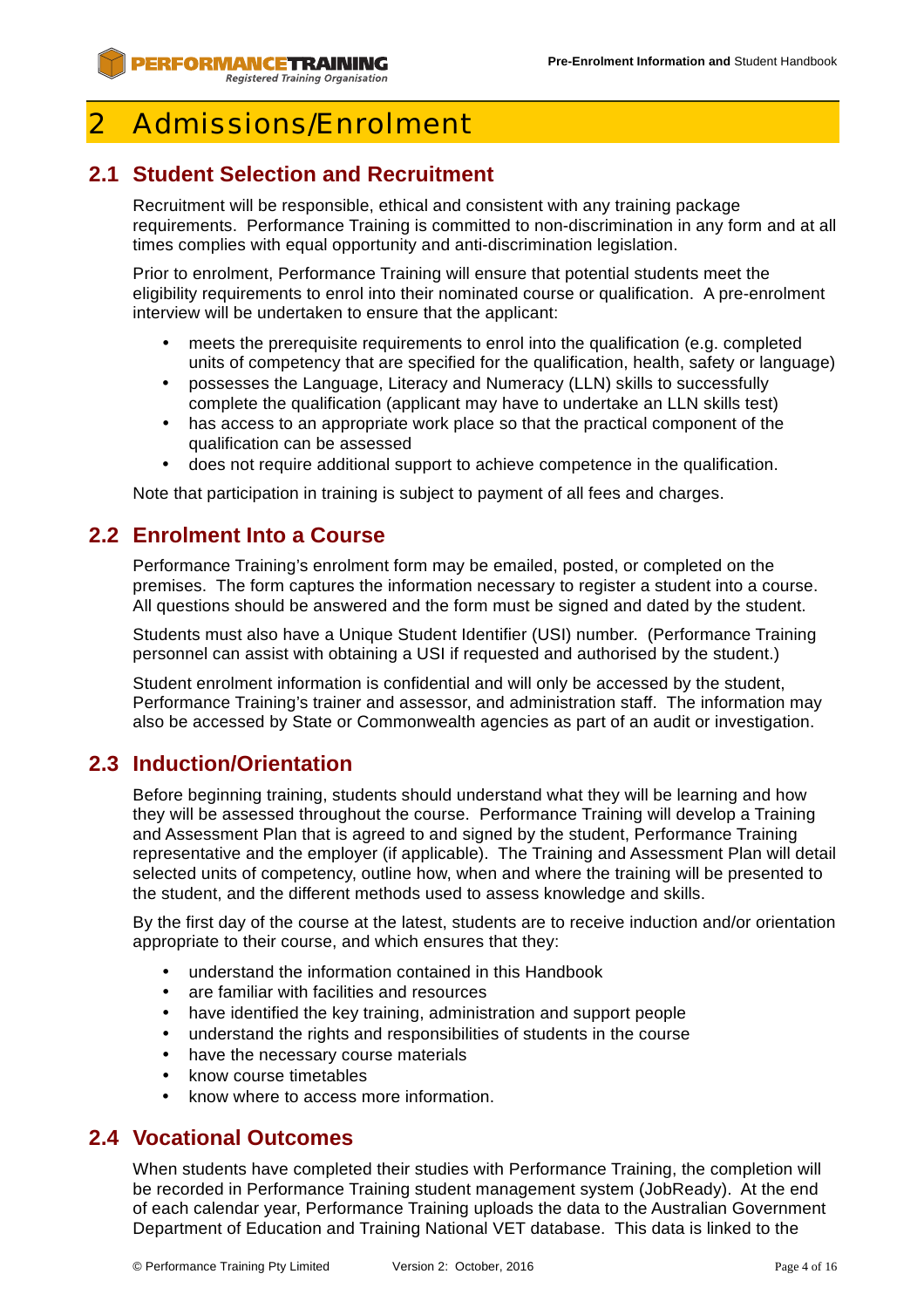student's USI number. The USI reference number is unique to the student and enables all training records to be linked. Students are able to find, collate and authenticate their VET achievements in a single transcript. The USI also ensures student VET records are not lost.

### **2.5 Work Placement**

Students must have access to an appropriate and RTO approved work place that supports on-the-job learning opportunities to demonstrate competence in the units of competency that are being assessed. (A copy of a Criminal Record Check/National Police Check before commencing the placement may be required by some workplaces. This can be obtained from a number of places on the Internet, e.g http://www.nationalcrimecheck.com.au).

# 3 Equal Opportunity

# **3.1 Access and Equity Principles**

Performance Training will meet the needs of individuals and the community through the implementation of access and equity principles to ensure the fair allocation of resources and the right to equality of opportunity without discrimination.

Performance Training prohibits discrimination, harassment, victimisation or bullying towards any group or individual in any form.

Performance Training is committed to ensuring that people with disabilities have equal access to education and training. Student support may be required if the student has a disability, or difficulties with literacy, numeracy, English as a second language, English, computing or communication skills. Support is provided depending on the student's individual needs, and is determined before enrolment. A range of strategies can be employed and may involve tutorial support and/or mentoring, the use of adaptive technology, a sign language interpreter, note-taker, disability assistant, or access to additional funding to provide additional support to the student.

These adjustments may also apply to students who have a temporary disability. However, it should be noted that some students with disabilities may be unable to enrol in their nominated qualifications (e.g. high risk work licencing courses).

# 4 Fees, Charges, Refund Policy and Exemptions

Fees for individual Units of Competency, Full Qualifications, RPL and VOC Assessments are as detailed on the RTO Price List. Unless otherwise specified, course fees include all the training and assessment materials required to achieve the qualification. Fees do not include costs of services provided by other authorities, e.g. HRW licence application fee, heavy equipment hire. Students will be advised prior to enrolment if such costs will be incurred.

# **4.1 RPL Fees**

Due to the unknown work to collect and assess evidence, Recognition of Prior Learning is charged at the equivalent qualification or unit of competency cost (refer to Price List).

# **4.2 Traineeship Compulsory Fees**

Compulsory administration/contribution fees apply to some students who are completing their training under a traineeship arrangement, or other Government funded program. These fees vary according to the State / Territory where the student is completing their funded training program. Concessions or full fee exemptions may apply for students who meet eligibility criteria. Refer to the specific funding contract for concession and fee exemption guidelines.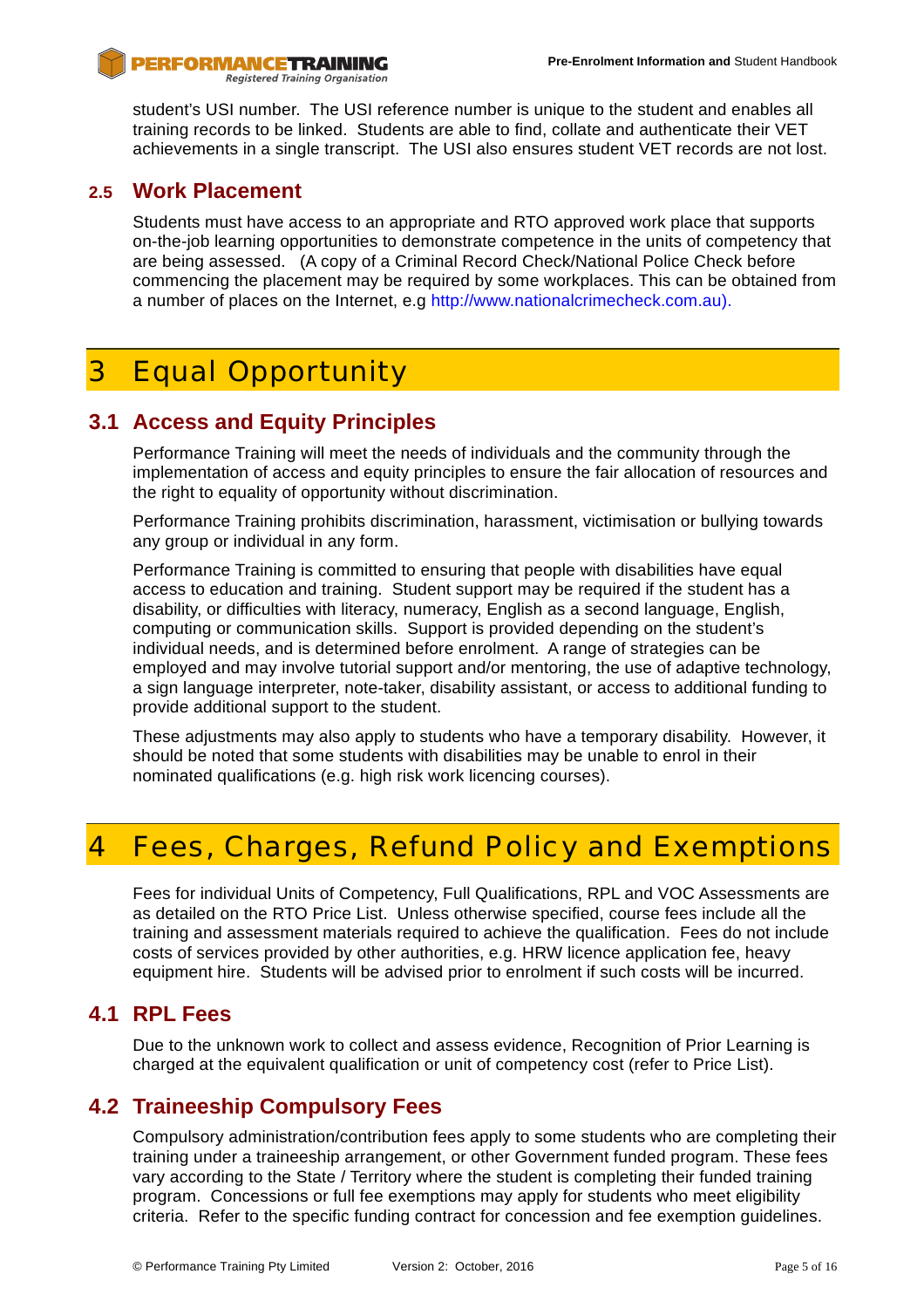### **4.3 Fee for Service Fees**

If a student is completing individual units of competency, or partial qualifications (e.g. Skill Sets), refer to Performance Training's Price List for indicative costs.

### **4.4 Additional Fees and Charges**

#### **4.4.1Fees for Additional Training and Assessment after Training Contract End Date**

Performance Training's Training Coordinators are responsible for identifying students at risk of not completing training within the nominated timeframe so that strategies can be implemented to assist the student to complete on time to avoid additional costs/charges. If additional support is required after the agreed timeframe, Performance Training will liaise with both the student and workplace supervisor (if applicable) to ensure that additional costs and charges are explained. If, at the agreed training contract end date, the student is still Not Yet Competent and Performance Training has met all obligations throughout the training period, additional costs will be charged for each unit of competency that remains unfinished (Not Yet Competent). The additional fees will be calculated at a per-competency cost, as outlined in Table 1.

#### **4.4.2Fee for Re-Issue of Training Material**

Students will receive a hard copy of the learning and assessment materials for the qualification. If the student loses this copy, a re-issue fee of \$120 will be charged.

#### **4.4.3Fee for Reprint of Qualification**

There is a fee for reprinting qualifications and SiteSmart Card replacement.

### **4.5 Payment of Invoices**

Payment options are described on Performance Training's invoices. The preferred method of payment is via Direct Deposit. Arrangements can be made for payment using Credit Card, however the payment will incur a 1.5% transaction fee.

#### **4.5.1Late Payment of Invoices**

If a student doesn't think that that they can pay their invoice on time, they must contact Performance Training immediately so that alternative payment options can be arranged. If payment of an invoice is not paid on time, and Performance Training has not been notified of difficultly or hardship, an additional 5% will be added to the outstanding invoice amount at the end of each month that payment is not received.

If a payment is not made towards the invoice for an ongoing period of 3 months past the original invoice date (and Performance Training has not been notified of reasons for not making payment), registration / enrolment will be cancelled.

If the student wishes to continue with their training, they must register into their nominated course again and a new invoice will be generated for the cost of the training.

*Note: Invoices are generated based on course costs at that point in time, so fees may have changed from the original invoice if course costs have increased or decreased in that period.*

### **4.6 Refund Policy**

If a student requests a refund, the request must be in writing stating the reasons for the request. Written requests received before the release of training and assessment material will be refunded in full. If the student withdraws from the course within 4 weeks of registration and training materials have been issued, the student will be eligible for a 50% refund of the course cost. Refunds will not be granted after this period (with the exception of extenuating circumstances). Refunds due to extenuating circumstances are at the discretion of Performance Training's CEO.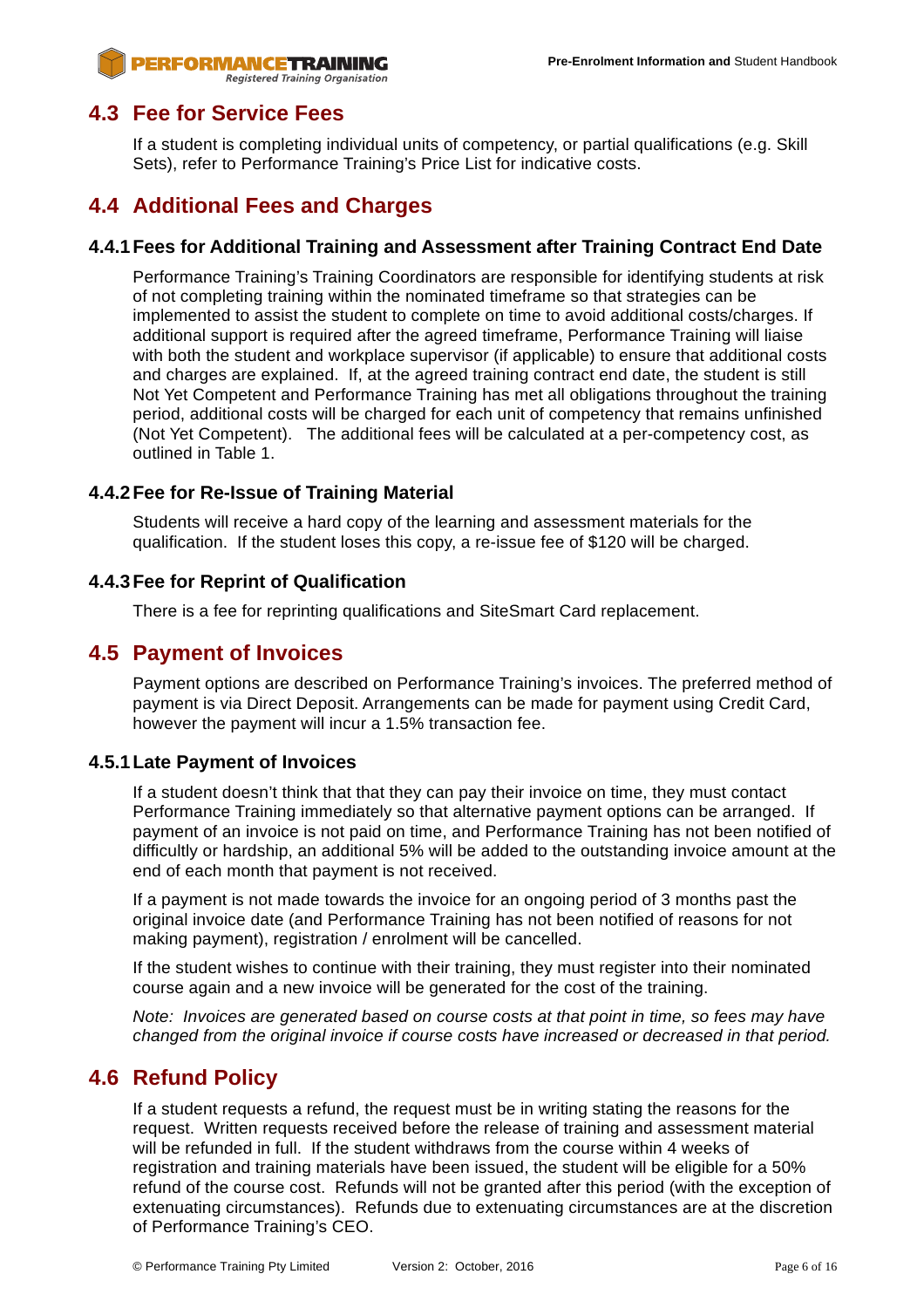# 5 Student Support

# **5.1 Rights and Responsibilities**

All students have the right to:

- Be treated fairly and with respect by all students and staff
- Learn in a supportive and safe environment, free of discrimination, harassment and victimisation
- Have existing skills and knowledge recognised (RPL)
- Be given information about assessment requirements at the beginning of study
- Respectfully challenge directions or decisions if they appear to be unlawful or endanger health or safety
- Have personal records kept private, subject to statutory requirements
- Have access to their personal records on request
- Receive feedback on academic progress
- Appeal academic or procedural matters
- Have complaints dealt with fairly promptly confidentially and without retribution
- Have access to counselling and support services
- Provide feedback to Performance Training on the training, assessment and support services they receive.

All students have the following responsibilities when interacting with Performance Training staff, their employer or fellow students:

- Make true statements in regard to their status, representation and entitlements
- Treat all people with respect and fairness
- Show respect for others by not using obscenities or making offensive gestures
- Not do anything that could offend, embarrass, threaten, bully, harass or disrupt others in the performance of their duties or studies
- Not possess drugs, alcohol, weapons or be under the influence of drugs or alcohol
- Respect and not damage or steal property of other persons
- Follow safety practices and directions, whether written or spoken
- Do not do any task unless you are sure that is safe to do so
- Report bullying, intimidation, discrimination, violence, abuse of power and harassment so that the appropriate action can be taken
- Prepare appropriately for all assessments tasks, visits and training sessions
- Notify Performance Training at least 12 hours beforehand if they are unable to attend a training or assessment session
- Make payments for their training within agreed timeframes, where relevant.

The following apply to all persons, staff and students:

- Look after your own possessions, Performance Training does not accept responsibility for personal property lost or stolen at training sessions
- Nobody has the right to interfere with another's ability to learn through disruption of classes or harassment of any kind
- No aggressive physical contact or verbal abuse is to occur between any persons
- Smoking is not permitted inside training facilities
- Drinking alcohol is not permitted inside training facilities
- Eating or drinking is not permitted in any space other than the designated areas
- Clothing and behaviour should be appropriate and not cause offence to anyone
- Mobile phones are to be turned off during classes and in study areas.

# **5.2 Language, Literacy and Numeracy Support**

Students may be assessed in order to ascertain if their literacy and numeracy skills are sufficient to successfully undertake the training program. This is usually via interview or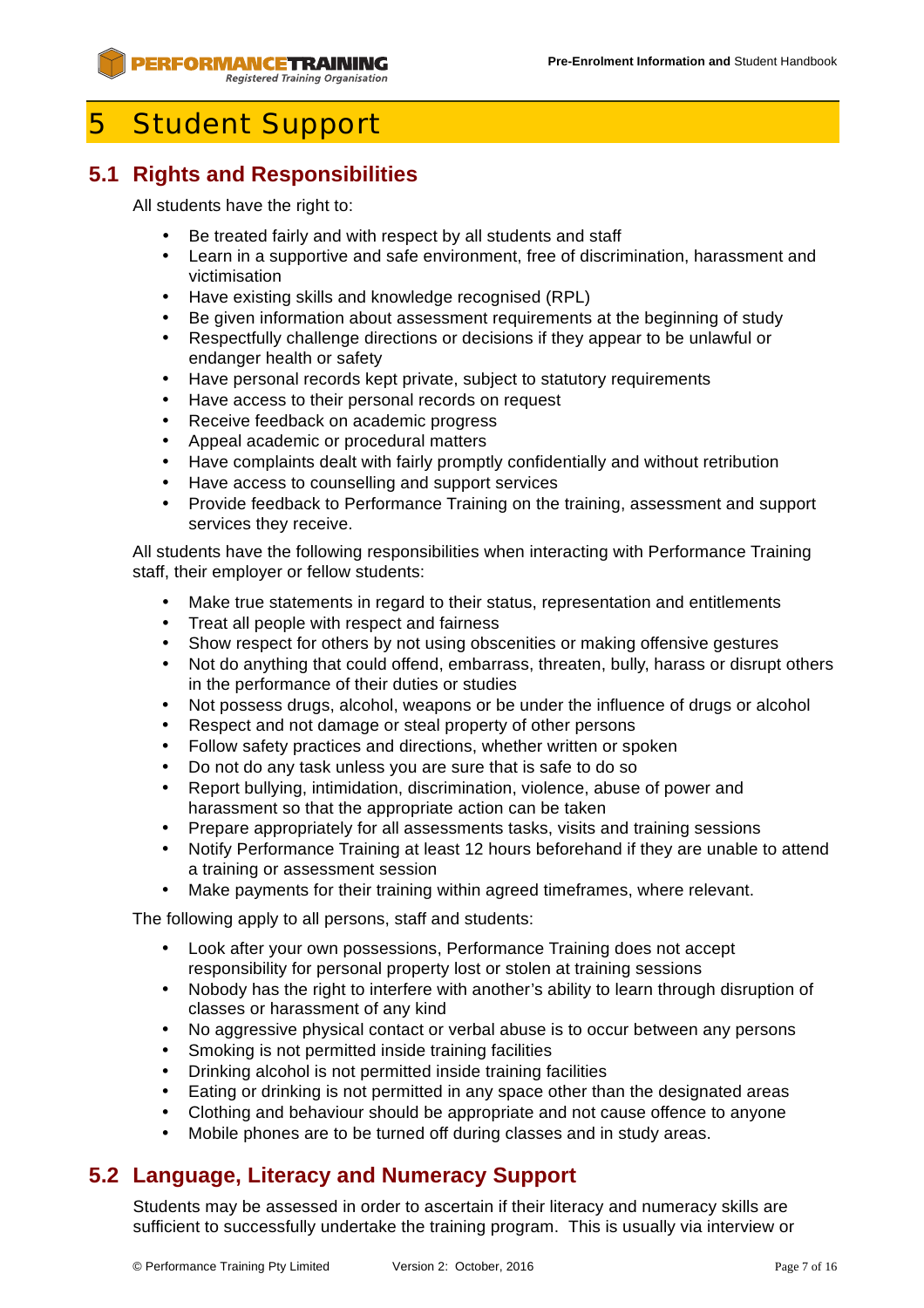completion of an exercise contained in the proposed training program. Those who require further assessment or remedial support will be referred to a qualified expert. Any costs incurred will be the responsibility of the student.

### **5.3 Student Services, Welfare and Guidance**

Performance Training uses quality management practices to ensure effective student services. Operational standards ensure timely issuance of training assessments, results and qualifications, appropriate to competence achieved and issued in accordance with National guidelines. All student results and documentation are recorded, kept confidential and securely archived. Records are kept in safe custody, with access restricted to authorised staff. Students can access their files by request, with 14 days notice in writing. All relevant organisational documents carry a version number and date. Records of updated version numbers are kept on file.

Performance Training has student welfare and guidance services relevant to its training products. Where necessary, students requiring literacy and/or numeracy support are referred to relevant qualified experts. Any fees incurred are the responsibility of the student.

Performance Training informs students of all fees and charges prior to enrolment. Students are advised of course content, outcomes, and assessment procedures before training commences.

Performance Training quality focus includes access and equity, recognition of prior learning, fair and equitable refund policy, complaint and appeal policy and procedure. For any matter outside of Performance Training's expertise or control, Performance Training will make every attempt to refer the student to the relevant agency or expert.

If a student requires additional support for learning during the training program, they are required to indicate this on the enrolment form. If during the training program, a student feels that they are having difficulties with learning or assessment tasks, they should talk to their trainer/assessor, who will either provide additional support, or refer the student to an external support agency.

If a student is experiencing personal problems, or issues that they feel may be affecting participation in the training program, they should contact their training coordinator for referral to an external welfare service.

### **5.3.1Procedure for Student Support/Counselling**

Performance Training is at all times concerned with the welfare of its students. Staff will counsel students as appropriate and/or refer them to qualified counsellors. Performance Training staff are required to respond to and attempt to alleviate any signs of distress or discomfort by students, and to actively render appropriate assistance. Note: A list of support services is provided on the last page of this handbook.

### **5.4 Discipline Policy**

Students must maintain appropriate behaviour in accordance with Performance Training's student rules and responsibilities. Penalties for breaches of rules or unsuitable or disruptive behaviour will be imposed depending on the nature and severity of the breach. In the case of minor breaches, a warning will be given. In the case of major or repeated breaches, penalties may be imposed immediately and the student may be requested to leave the course. The RTO CEO will oversee all disciplinary matters.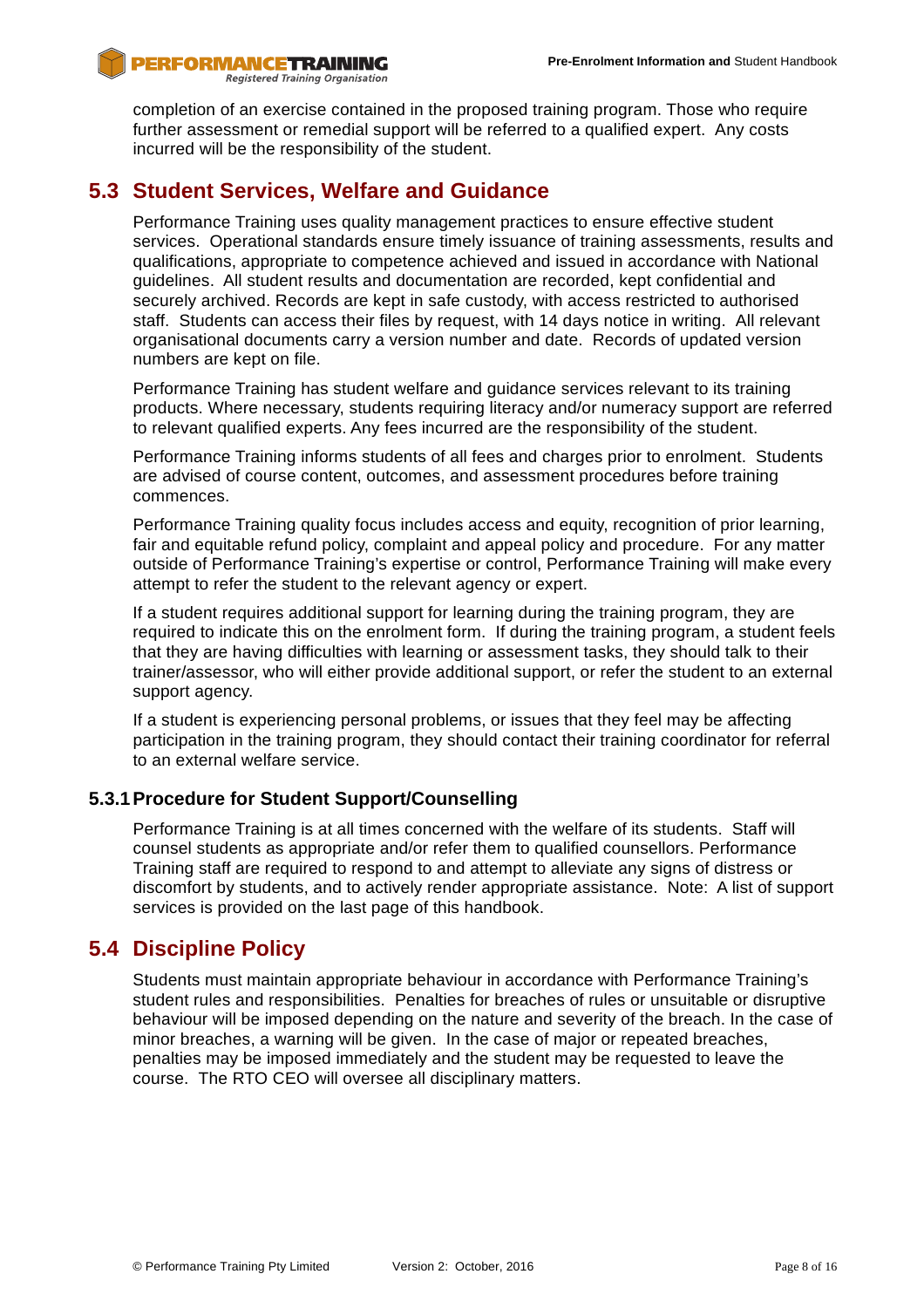# 6 Flexible Learning and Assessment

# **6.1 Training and Assessment Standards**

Performance Training's staff have appropriate qualifications and experience to deliver the training and assessment offered. Assessment will meet National Assessment Principles including recognition of prior learning and credit transfer. Performance Training complies with the international Code of Conduct for Assessors developed by The National Council for Measurement in Education.

Sufficient training materials and physical resources are used to achieve the learning outcomes of the training product. Grievance and Appeals procedures are in place for students who are not satisfied with assessment or training. All assessment processes are valid, reliable, flexible and fair.

Students are advised of assessment requirements before training commences.

# **6.2 Flexible Learning**

Performance Training provides students with learning flexibility by taking their personal situations into consideration to maximise learning outcomes, and optimise access to learning activities. Any flexible arrangements must at all times adhere to the course assessment standards and requirements.

Students should initially discuss possible flexible arrangements with their trainer. If the desired change is feasible, authorisation should then be obtained from the RTO CEO.

# **6.3 Recognition of Prior Learning (RPL) and Credit Transfer (CT)**

Performance Training offers the option of Recognition of Prior Learning (RPL) and Credit Transfer (CT) to students on enrolment. Performance Training recognises Australian Qualification Framework qualifications and Statements of Attainment issued by any other Registered Training Organisation.

CT is the recognition of previously completed formal training and/or qualification. For CT, a student must submit a certified copy of their qualification and transcript of results, outlining the competencies they have already been deemed competent in.

RPL is about turning skills and knowledge into a formal qualification. The benefits of RPL are that a student can draw on informal, formal, or international qualifications or practical experience to:

- avoid unnecessary training for skills and knowledge that the student already has
- get qualified faster
- give access to courses that require formal qualifications as a prerequisite.

RPL is a three-stage process.

Stage 1: Read and complete the Performance Training Recognition Resource and submit along with evidence to Performance Training. Examples of types of evidence are:

- Formal qualifications, e.g. Certificates, Statement of Results, Statement of Attainments, Indentures, Trade Papers
- Licences (e.g. High Risk Work)
- Resume
- Job descriptions
- Workplace training records (e.g. inductions, workshops, internal courses)
- Diary entries, job sheets, log books
- Letters from referees, previous employers, supervisors, clients, or community contacts who can confirm your skills in the qualification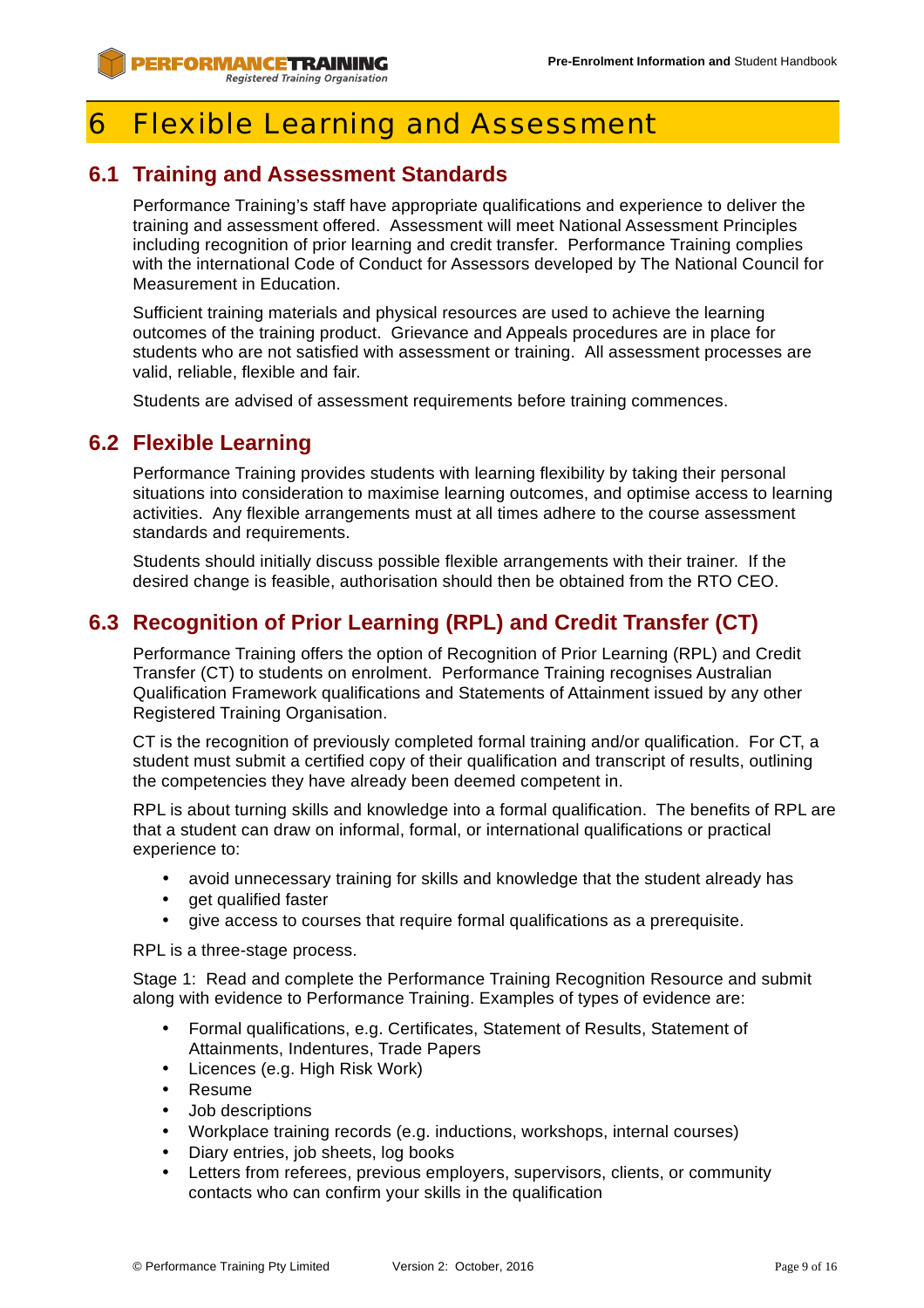Stage 2: Performance Training will review the completed Recognition Resource and the evidence provided. A qualified assessor will offer advice and guidance to the student during stage 2 if further evidence or training is needed to meet the qualification requirements.

Stage 3: Issue of the qualification.

RPL applicants are charged a fee per unit for the assessment.

If further evidence is required then this is negotiated with the candidate. The process may take any practical form consistent with the assessment criteria for the claimed competencies and the principles of validity, reliability, fairness and flexibility. It may include a further interview, written assignment, workplace assessment or collection of other material.

The RPL applicant is advised promptly of the RPL outcome. If the application is not successful, the reasons are given and unsuccessful applicants are advised of the appeal mechanisms. "Top up" learning options prior to a second assessment will be suggested. "Competent" is recorded on the student's record if recognition is granted.

### **6.4 Assessment**

Performance Training has thorough Assessment Systems that meet the requirements of continuing registration for an RTO. Student evidence is retained in .pdf format in the Student's Folder on the RTO Server.

Qualified assessors who hold a Certificate IV in Training & Assessment (TAE40110) and can prove currency will conduct assessment services. Assessment activities are to be conducted in accordance with the relevant Training Package Assessment Guidelines.

Information relating to the method of assessment is provided to the student in the form of a Training and Assessment Plan. The student has the right to have this information before they commence their training.

Assessment tasks must be delivered in accordance with NVR Standards for Principles of Assessment (valid, reliable, flexible, and fair). The assessor has a responsibility to ensure that collected evidence is valid, sufficient, authentic and current before submitting to Performance Training for issue of the qualification.

#### **6.4.1Assessment Policy**

Evidence by candidates must fulfil the expectations set out in the assessment question or explanation. This means the student must complete the assessment using the guidelines set for content, word limit, layout, or time limit. Written assessment items must also be of an acceptable standard in terms of legibility, and tidiness. Evidence items that do not meet these requirements may not be marked as satisfactory.

#### **6.4.2Student Plagiarism, Cheating and Collusion**

Performance Training has no tolerance for plagiarism, cheating and collusion. Students are expected to act with integrity and only submit work that is their own. If a student is found to have plagiarised, cheated or colluded, they will be given an opportunity to respond to the allegations. If the allegation is proven, Performance Training will require, as a minimum, the student to re-sit or resubmit the assessment. If the issue is ongoing, the student's enrolment may be reviewed, and may result in cancellation or suspension from the course.

#### **6.4.3Competency Based Assessment**

Performance Training delivers Competency Based Training and Assessment, which means students are marked Competent or Not Yet Competent for each unit that they complete as part of their training program.

Assessment within the National Skills Framework is the process of collecting evidence and making judgements about whether competency has been achieved to confirm whether an individual can perform to the standards expected in the workplace, as expressed in the relevant endorsed unit of competency.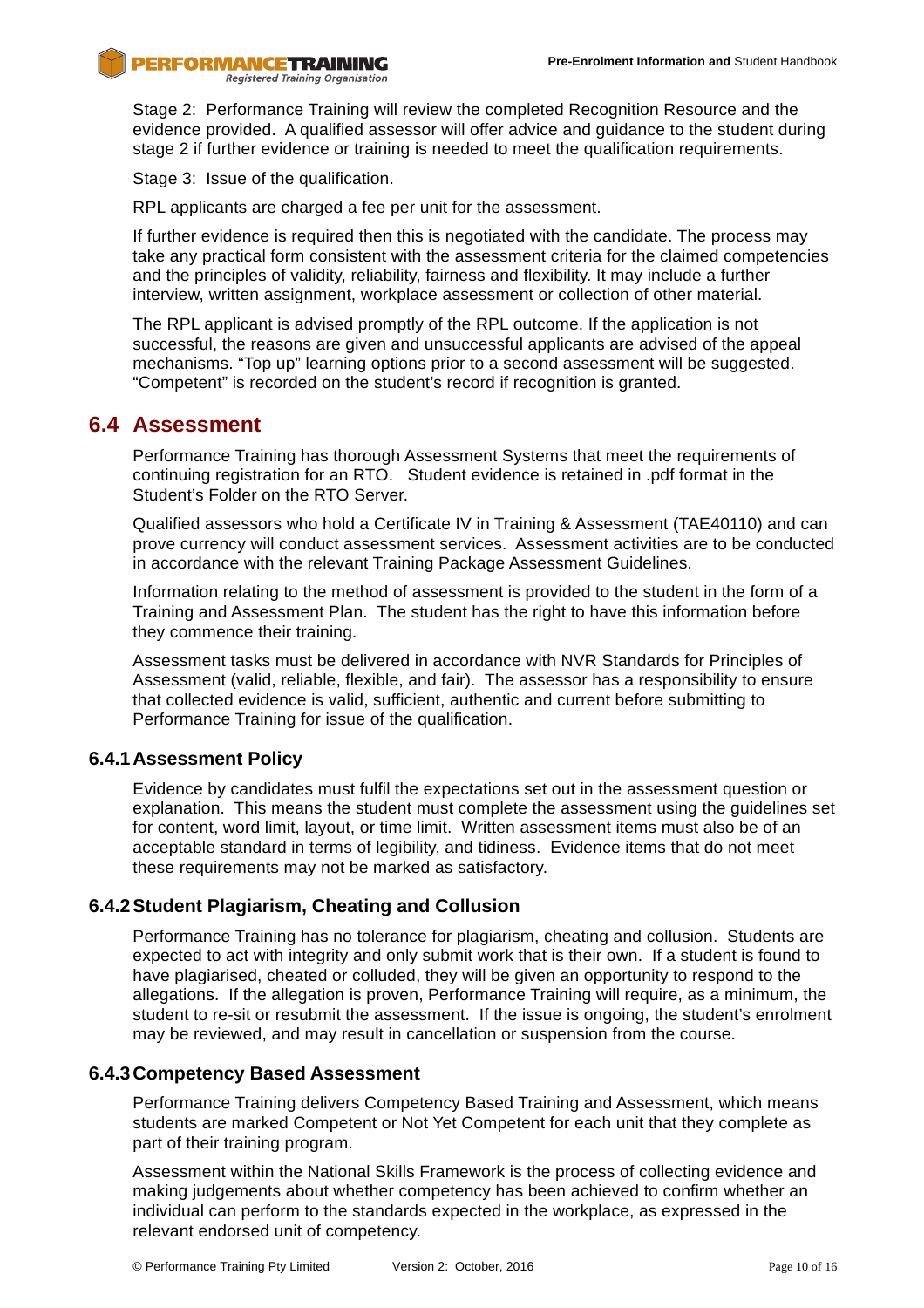

Registered Training Organisation

There is no Pass or Fail, and we don't mark using percentages. Each assessment item is to be marked Satisfactory or Not Satisfactory. Once all assessment items are marked as Satisfactory, the learner can be deemed Competent.

Assessment tools commonly used to determine competence include: Knowledge questions, Calculation assessments, Practical demonstrations, Scenarios and role play, Project work, Review of workplace documents, Workplace Observation and Third Party Reporting.

#### **6.4.4Assessment Results**

As each unit of competency is deemed Competent, the student's Training Plan must be updated with the date that they were deemed competent.

Students have the right to appeal an assessment result and request re-assessment. The process for appeal is discussed in more detail in the section: Assessment Appeal Process.

Training and Assessment resources are designed to allow for reasonable adjustment to meet a student's individual needs, and to uphold the principles of Access and Equity in our service delivery. An example of this could be using oral questioning rather than written questioning for an assessment task.

#### **6.4.5Submission of assessment items or presentation of an assessment activity**

Assessment items must be handed in on the due date to the trainer / assessor, or the person designated responsible for the collection of assessment items.

Students must keep a copy of the assessment item, in case of accident, theft or loss. This is clearly documented in the Assessment Booklet, and should be reiterated to the student prior to submitting their assessments. If a student doesn't have a copy of their work and they have lost their assessment, they will be required to complete the assessment again.

#### **6.4.6Extensions for Submission of Assessment Items**

Extensions may be given in cases of illness, or other extenuating circumstances. Extensions may only be granted by the trainer/assessor, and will only be granted before the due date.

If a student requires an extension, they will need to contact their trainer / assessor in person, by telephone, or email stating the reasons for extension. The student may be required to present a medical certificate.

#### **6.4.7Assessment Appeal Process**

Any complaint about an assessment will be treated seriously, investigated thoroughly, and dealt with according to the merit of the complaint. The circumstances and results of an appeal are analysed by the RTO CEO, and appropriate improvements will be made to prevent recurrence of the problem.

If a student is unhappy with the result of an assessment, they must submit their appeal in writing within 5 working days of the result being issued. If a student requires assistance with writing their appeal, an independent staff person is made available.

The student should provide as much information as possible to enable Performance Training to investigate and determine an appropriate solution. Information should include:

- identify the issue or decision: what happened and how it affected the student
- all evidence that supports the complaint or appeal
- details about the steps the student has already taken to resolve the issue
- suggestions about how the matter might be resolved.

In the instance of an assessment appeal, the assessor, who originally marked the assessment, will review the assessment evidence and an independent qualified assessor will also mark the assessment to determine whether the original judgement was appropriate.

Outcomes of the Assessment Appeal process are documented and filed in the Student's Folder on the RTO Server. The student is notified in writing within 60 days of the results of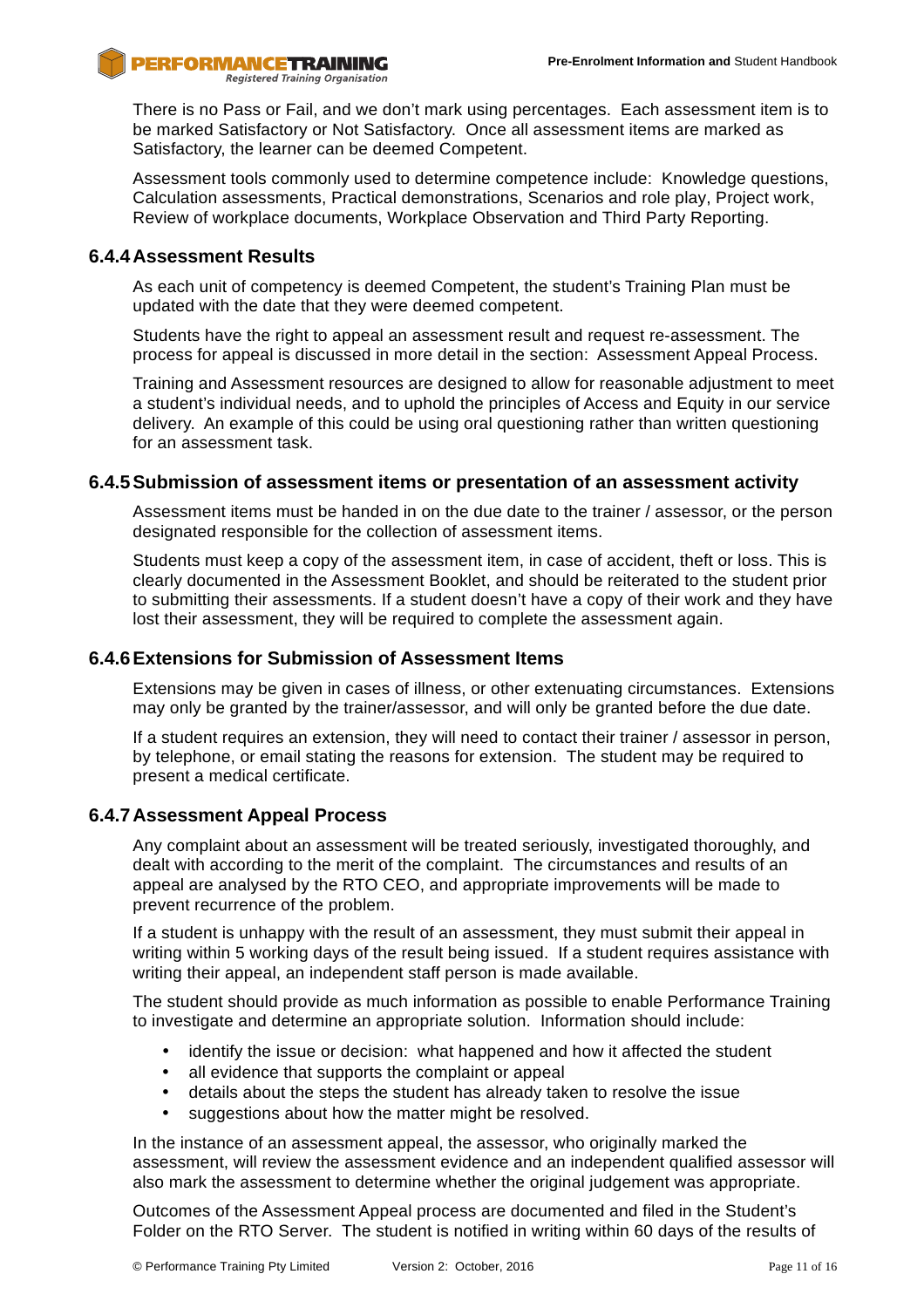the appeal, and evidence of this is kept in the student's file. If the student's appeal was unsuccessful, the student is advised of their rights to re-assessment.

If the appeal is still unresolved, the student will be advised of external organisations, e.g, Consumer Affairs or relevant Government Departments that may be able to assist. Students may also seek legal redress through the usual court processes if they feel unsatisfied.

A fee may apply if re-assessment is required after completion of the Training Program.

# 7 Student Withdrawal from Courses

If a student wishes to withdraw from their course, they must notify Performance Training in writing. Notification can be either: emailed to info@performancetraining.com.au with the subject heading "Student Cancellation" and the student's name, for example: "Student Cancellation: Jane Doe"; posted via Australia Post; or hand delivered to Performance Training's office. See the Refund Policy for information on refunding course fees in the instance of cancellation.

### **7.1Suspension or Withdrawal due to Special Circumstances**

Performance Training acknowledges that certain circumstances beyond the student's control may lead to suspension or withdrawal from their nominated course. Special circumstances of an unexpected nature are considered those that are beyond the student's control, did not make their full impact until on or after the enrolment date, and affect the student to an extent that they are not able to meet the requirements of the unit(s) in the period for which they are enrolled. Special circumstances can include:

- medical conditions / family needs / personal reasons
- change to employment / relocation.

See the Refund Policy for information relating to Special Circumstances.

### **7.2Student Non-Compliance Resulting in Withdrawal, Suspension, or Cancellation**

No refund will be provided in the following case:

- if training and assessment activities have commenced and the student has received training and assessment materials, but has withdrawn, dropped out; and
- has failed to engage with their trainer/assessor throughout their enrolment period prior to withdrawal (i.e. the student is deemed to be non-compliant to the training contract).

Non-compliance is considered when Performance Training has commenced training with the student and the student has received training materials and support, but fails to submit assessments and/or engage with the course delivery and training coordinator during the period of their enrolment.

If a student fails to engage with their nominated learning program / course of study and fails to engage with their trainer / assessor for an ongoing period of 3 months, their enrolment in the course will be suspended.

If non-compliance continues once the enrolment has been suspended and the student fails to demonstrate commitment to their studies once the suspension has been lifted, Performance Training may cancel the student's enrolment. No refund will be given under these circumstances.

In any instance of non-compliance, it is critical that the trainer / assessor document all attempts to contact the student and re-engage them with their training program. This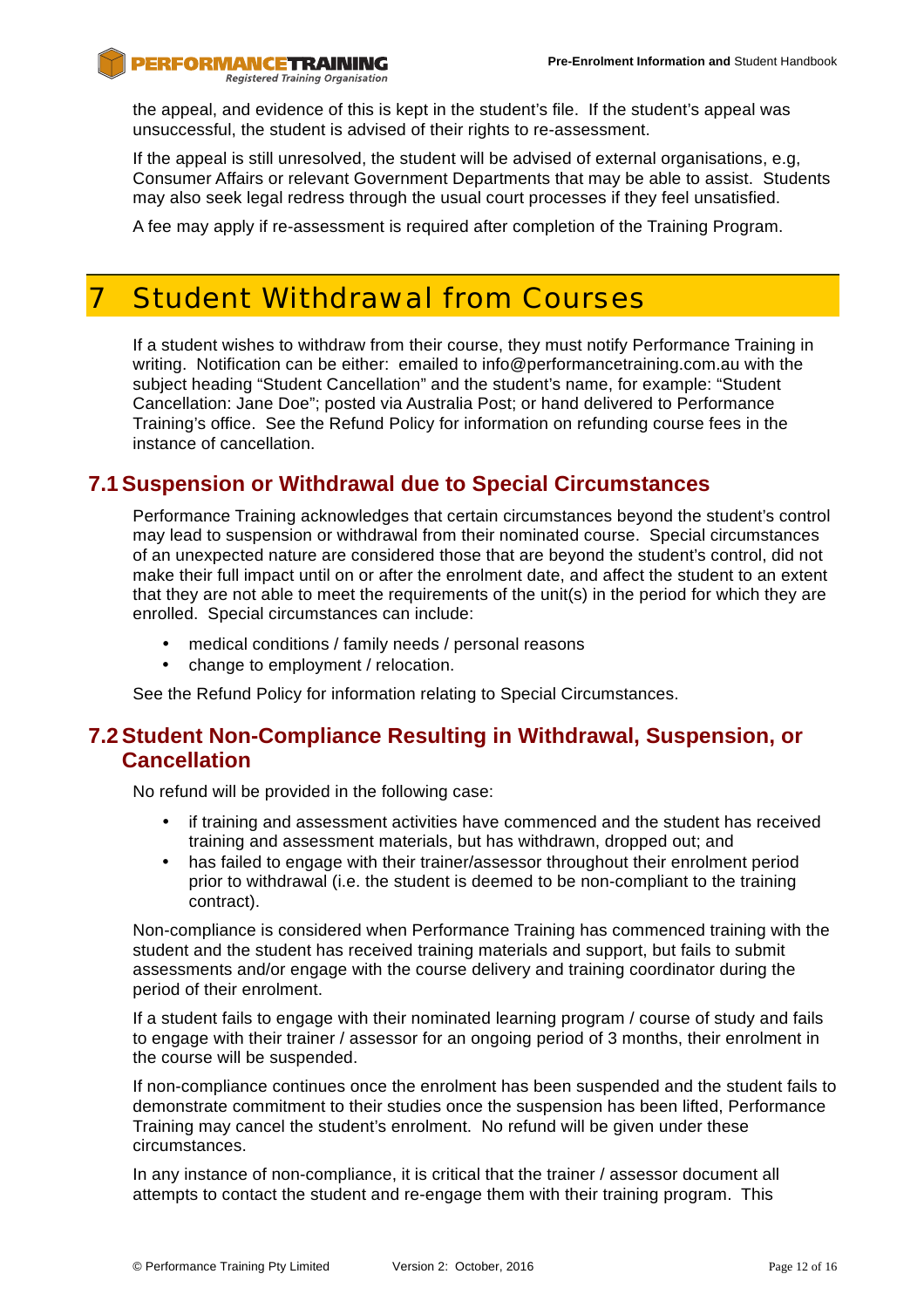evidence is to be documented in the student's monthly progress reports, and submitted at the end of each month as part of ongoing reporting requirements.

# 8 Issuing Qualifications

Performance Training will issue certification documents within 30 days of the student being assessed as meeting the requirements of the qualification, providing that all fees the student owes for the course have been paid.

Performance Training:

- retains a register of issued AQF qualifications in its student management system (JobReady)
- retains certification documentation records for 30 years on its student management system (RTO Server)
- reports AQF issued qualifications to ASQA on a regular basis as required by ASQA
- will not issue AQF qualifications to students without being in receipt of a verified Unique Student Identifier number for that student, unless an exemption applies under the Student Identifiers Act 2014.

Qualifications are mailed using Australia Post to the postal address provided on the student's enrolment form.

# 9 Complaints

### **9.1 Complaints**

Performance Training representatives are expected to be fair, courteous and helpful in all dealings with students. Performance Training seeks to minimise the likelihood of complaints by ensuring students are satisfied with their training. In the event of a complaint students should:

- try to resolve the problem with the person concerned
- seek the assistance of their trainer
- consult the RTO CEO
- seek arbitration by a third party acceptable to all parties to the complaint.

If the complaint is still unresolved, Performance Training will advise students of external organisations to which they can appeal.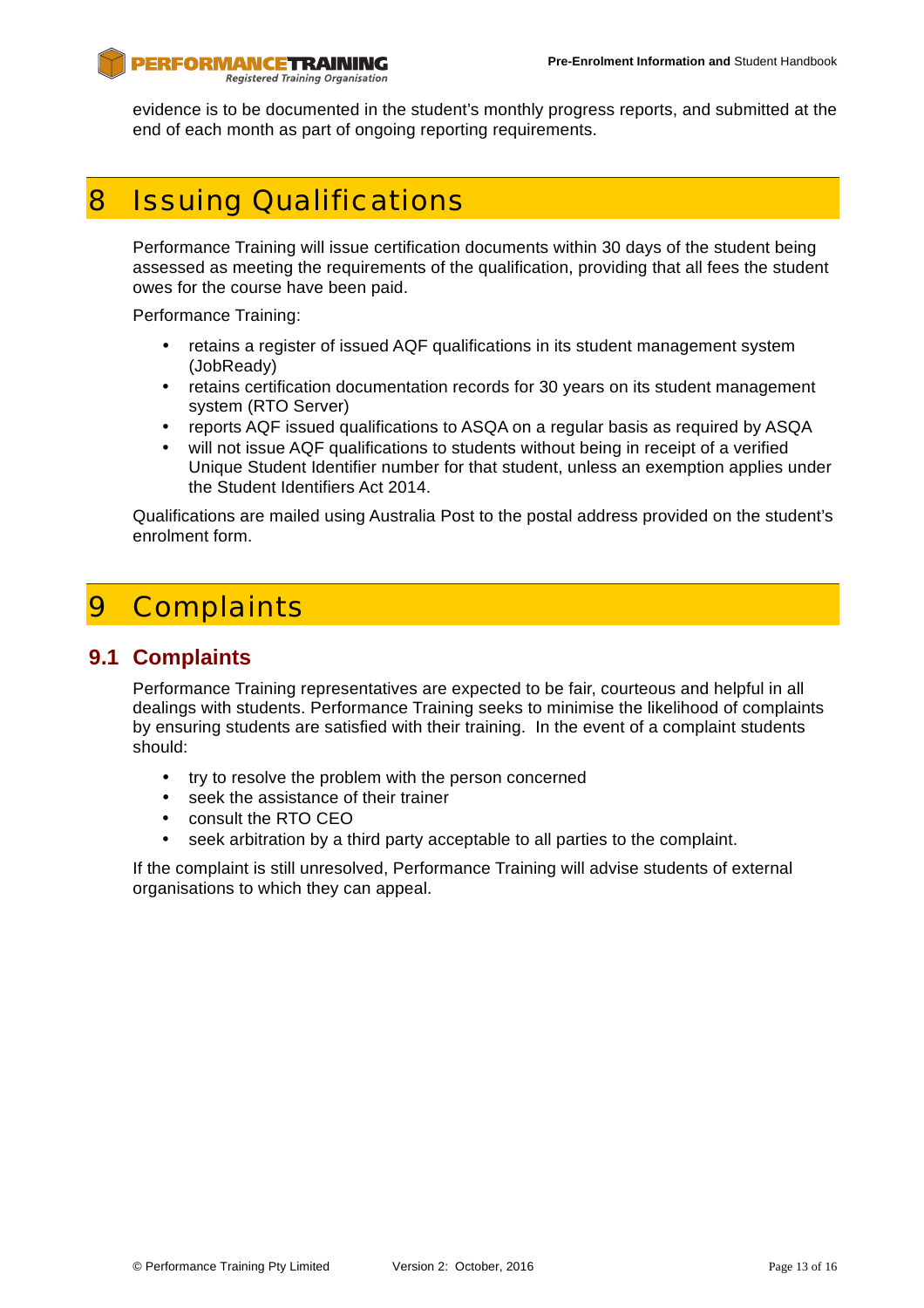# **10 Privacy Policy**

Performance Training complies with the Privacy Act 2001 and Australian Privacy Principles. Student information is only used for the purpose of delivery of our services. Student information will not be released to a third party without the prior consent of the student or unless Performance Training is required by Law to do so.

Performance Training takes all reasonable steps to protect personal information by:

- securing paper-based files containing personal information in locked cabinets
- only providing staff with access to personal information
- destroying files after the required retention period
- ensuring computer security by use of passwords, firewalls and up to date virus software
- not releasing information to third parties without prior authorisation.

Every student has the right to access the information in their file at any point throughout their enrolment, or after they complete their course. They can contact Performance Training's office to request access to their file. These requests require the verification of the student's identity through either sighting photo ID or the correct answering of questions derived from the student's personal file. If the information in the personal file is incorrect, the student has the right to require Performance Training to amend the information.

With students' consent, Performance Training may provide them with information from time to time about new courses available to them. Students' consent to this will be implied unless they notify Performance Training that they do not wish to receive this information.

Students must advise Performance Training if they wish to authorise a third party to access their records. Performance Training staff will not release information about students to a third party, unless prior authorisation is obtained from the student or disclosure is required by law.

Performance Training may need to source or verify information about students from a third party. If Performance Training collects personal information from someone other than the student, or the student may not be aware that the organisation has collected the information, reasonable steps will be taken to notify the student, or otherwise ensure that the student is aware of the circumstances of the collection.

# 11 Legislation

Performance Training identifies and complies with relevant State or Territory laws including Commonwealth and State legislation and Standards:

- National Vocational Education and Training Regulator Act 2011
- Standards for NVR Registered Training Organisations 2017
- Work Health and Safety Act 2011 and WHS Regulation 2011
- Workers' Compensation and Rehabilitation Act 2003 and WCR Regulation 2014
- Anti-Discrimination Act 1991
- Disability Discrimination Act 1992
- Building Fire and Safety Regulation 2008
- Education Services for Overseas Students (ESOS) Act 2000
- Student Identifiers Act 2014
- Queensland High Risk Work licensing requirements
- Relevant local council regulations (e.g. physical access, hours of operation)
- Apprenticeship and traineeship requirements where appropriate.

The various acts are accessible on the internet at *www.legislation.qld.gov.au* or at the Federal Register of Legislation website: *www.legislation.gov.au*.